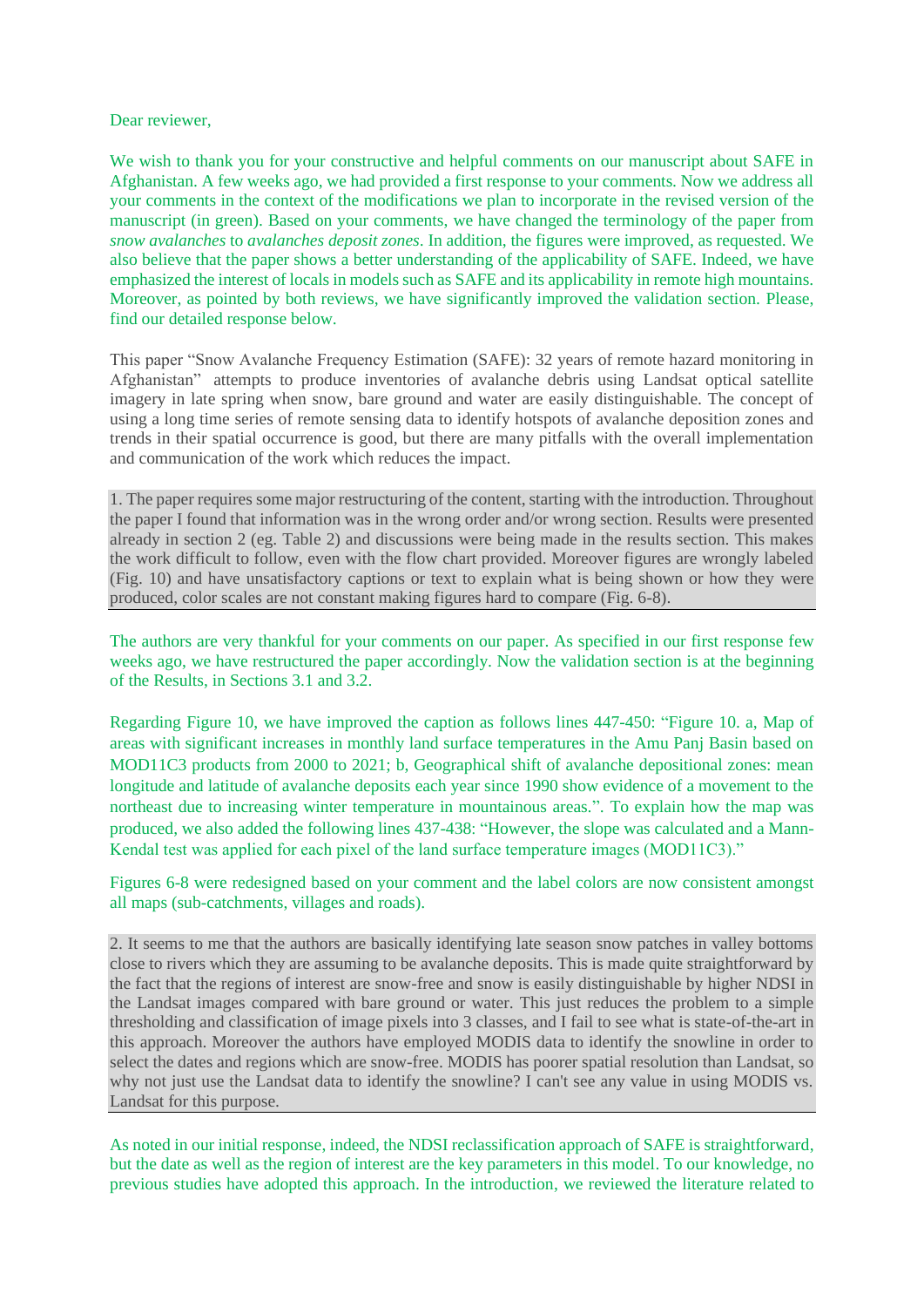avalanche detection using optical, radar, and Lidar data, but none of these studies used the NDSI as we did in SAFE.

Regarding the snowline extraction, we used MODIS because of its coverage and its ease of application. Landsat archives can certainly provide snowline maps with higher resolution but the amount of data to be extracted for this purpose is much greater. Moreover, the cloud coverage on Landsat images presents a greater challenge compared to MODIS because there are more tiles to merge from different times, and the coverage is smaller than MODIS. MODIS was used to separate highlands from lowlands across the entire study area and a coarser resolution was acceptable for this purpose.

3. Throughout the paper the authors emphasise that the approach is based on Landsat data and the use of the google earth engine because it should be used in areas where internet connection is poor. However, they also highlight that the main end-users of such a dataset are stakeholders and decision makers. Are these stakeholders and decision makers likely to be located in remote mountain villages or the main cities (where internet connection is presumably good)? Are local villagers in these mountain environments really likely to be making use of this dataset? I find it hard to believe that knowing where a large avalanche deposit has occurred several months prior to its detection is likely to be of interest to these people.

Thank you for those comments. In our first response, we noted that there is indeed local interest and concurrent local knowledge related to running SAFE (see RC2). To emphasize this point, we have added the following sentences to the conclusion lines 561-565: "Moreover, villages of high mountains such as in Afghanistan are strongly highly dependent on roads connections to provide necessary food, energy, medical supplies, and life-support items, especially in winter. It is therefore critical for local decision makers to assess the frequency of road blockage by avalanche deposits. Thus, open-access and userfriendly tools such as SAFE are highly applicable to interests of local stakeholders even with medium to low power computers since SAFE uses Google servers."

4. As pointed out by reviewer 1 the classification of avalanche size seems quite arbitrary and does not have much meaning when it is being detected late in the season after it has already partly melted out. It would be more meaningful to show for example a histogram of the avalanche size to show what is being detected rather than applying some random size classification to the detected deposits.

It was indeed stated in Review 1 that snow avalanche sizes must be classified by volume; however, the two datasets published on EnviDat (https://www.envidat.ch/#/metadata/satellite-avalanche-mappingvalidation) were actually classified by area (m²), therefore we retained our size classification based on surface area. However, as noted in our response to Reviewer 1, we changed 'size' to 'surface area' wherever needed, for more clarity.

5. Inconsistent terminology. Avalanche debris/deposits are referred to as "snow packages", "snow patches", "avalanche depositional" in the paper. The authors should use the correct term and use it throughout.

Thank you for this comment. In the paper we had used the term "depositional zone", but we now made it more consistent in the revised manuscript.

6. Poor validation. In section 3 the authors state that over the 32 years of data analysed they identified around 810,000 avalanche deposits using their dataset. However for the calculation of POD and PPV as shown in Table 2 they have ony used 158 deposits observed using Google Earth images. Moreover they do not describe how the validation data were identified (was this done visually or was there some other algorithm used to detect them in these images?). Overall this does not come across as a satisfactory validation dataset with which to evaluate their detections.